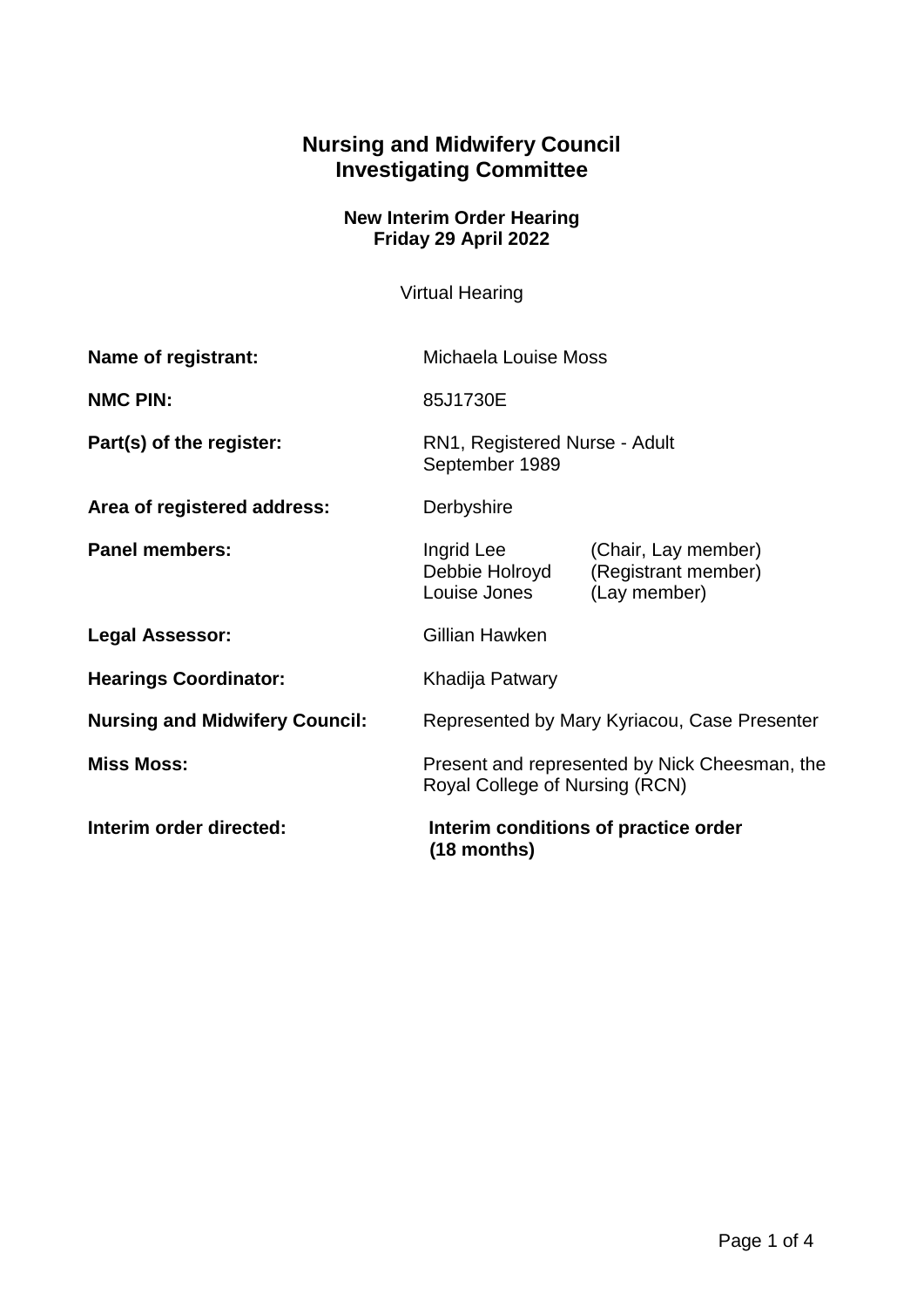## **Decision and reasons on interim order**

The panel decided to make an interim conditions of practice order for a period of 18 months.

The panel has determined that the following conditions are proportionate and appropriate:

For the purposes of these conditions, 'employment' and 'work' mean any paid or unpaid post in a nursing, midwifery or nursing associate role. Also, 'course of study' and 'course' mean any course of educational study connected to nursing, midwifery or nursing associates.

- 1. You must not administer medication without supervision until trained, assessed and deemed competent to do so by another registered nurse or registered health professional.
- 2. You must meet monthly with your line manager, supervisor or mentor to discuss your knowledge and understanding in relation to:
	- Medication administration; and
	- Working within your scope of practice.
- 3. Before the next review hearing, you must send a report to your NMC case officer from your line manager, supervisor or mentor commenting on your knowledge and understanding in relation to:
	- Medication administration; and
	- Working within your scope of practice.
- 4. You must keep the NMC informed about anywhere you are working by:
	- a) Telling your case officer within seven days of accepting or leaving any employment.
	- b) Giving your case officer your employer's contact details.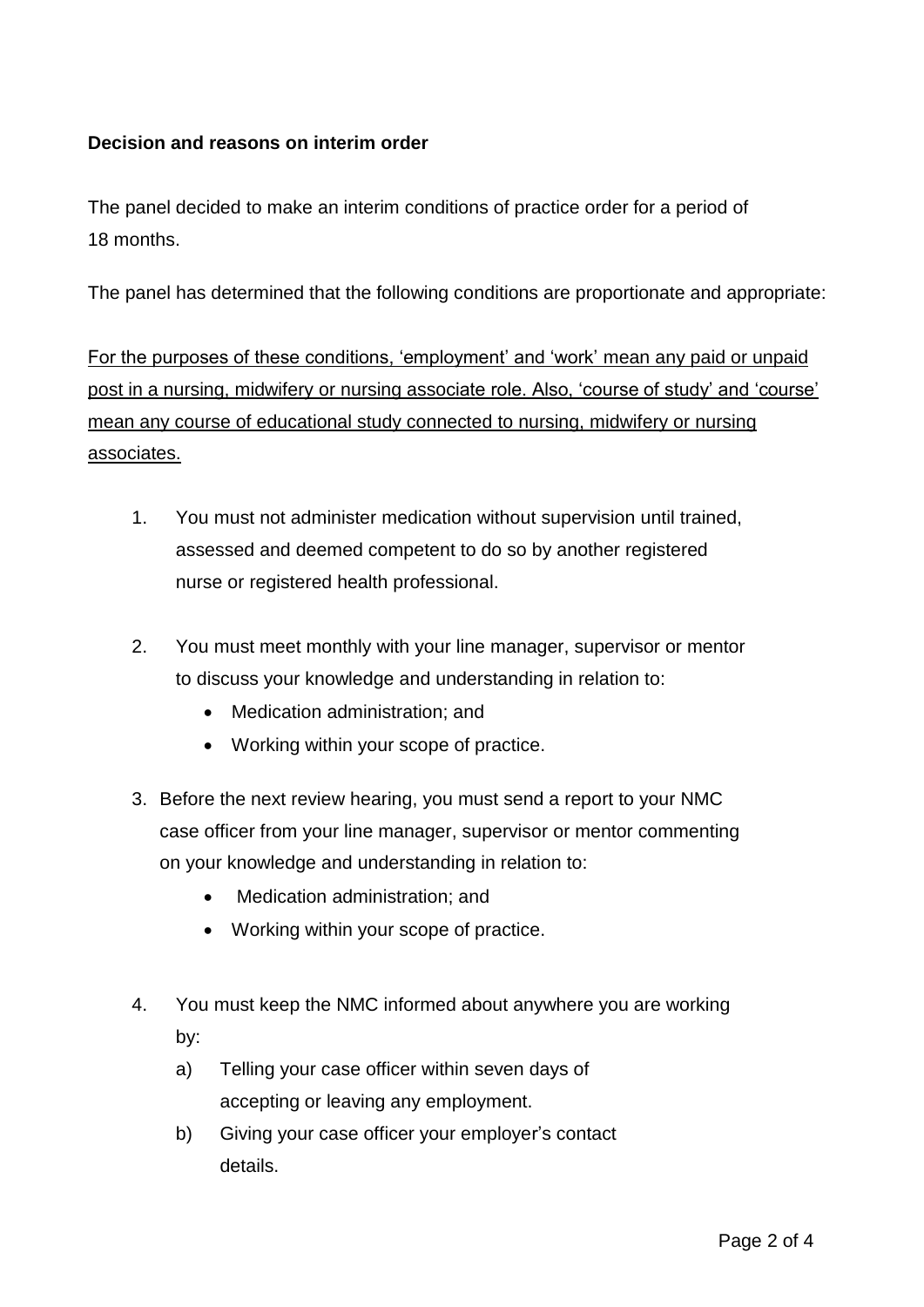- 5. You must keep the NMC informed about anywhere you are studying by:
	- a) Telling your case officer within seven days of accepting any course of study.
	- b) Giving your case officer the name and contact details of the organisation offering that course of study.
- 6. You must immediately give a copy of these conditions to:
	- a) Any organisation or person you work for.
	- b) Any agency you apply to or are registered with for work.
	- c) Any employers you apply to for work (at the time of application).
	- d) Any establishment you apply to (at the time of application), or with which you are already enrolled, for a course of study.
	- e) Any current or prospective patients or clients you intend to see or care for on a private basis when you are working in a self-employed capacity.
- 7. You must tell your case officer, within seven days of your becoming aware of:
	- a) Any clinical incident you are involved in.
	- b) Any investigation started against you.
	- c) Any disciplinary proceedings taken against you.
- 8. You must allow your case officer to share, as necessary, details about your performance, your compliance with and / or progress under these conditions with:
	- a) Any current or future employer.
	- b) Any educational establishment.
	- c) Any other person(s) involved in your retraining and/or supervision required by these conditions.